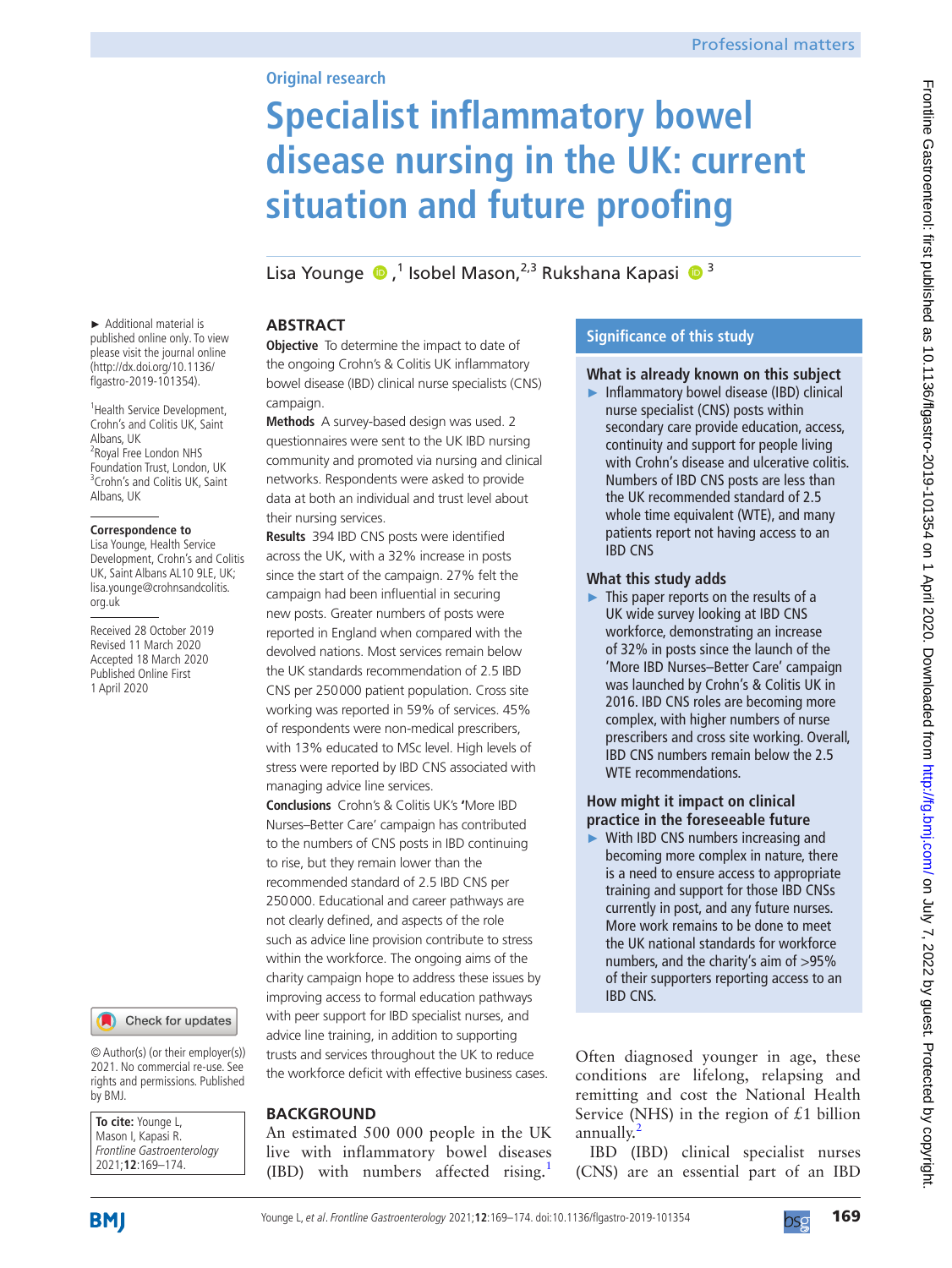## Professional matters

service, where their role includes provision of costeffective patient education, disease management and therapy monitoring, patient support, continuity of care, audit and rapid access for advice and review during disease flares.<sup>3</sup> They lead patient centred service redesign, support research activity, improve quality of care and represent value for money. $4\frac{1}{2}$ 

Patients report greater satisfaction of care with an IBD CNS in their team, citing improved access to better coordinated care, and better education and support for them and their families/carers.<sup>7</sup> In addition, services with IBD CNSs as part of their core multi-disciplinary team (MDT) have been shown to have fewer hospital admissions, better access to selfmanagement approaches for disease control, and greater choice regarding delivery of follow-up care for patients. $5-$ 

Crohn's & Colitis UK is the leading national charity for people living with Crohn's and Colitis, working to improve diagnosis and treatment, and to fund research into a cure; to raise awareness and to give people with the conditions hope, comfort and confidence to live freer, fuller lives. In 2016, they launched the 'More IBD Nurses–Better Care' campaign to increase IBD CNS posts across the UK, aiming for at least 95% of their membership to be able report contact with a named IBD CNS at their hospital.<sup>8</sup>

Previous surveys of IBD CNS numbers in the UK published by the Royal College of Nursing (RCN) in  $2012<sup>9</sup>$  $2012<sup>9</sup>$  $2012<sup>9</sup>$  and Crohn's & Colitis UK in 2016 informed the campaign. These demonstrated higher numbers of posts in England (80%) than in the devolved nations, and only 16% of services UK wide meeting the then minimum national standards for IBD nursing numbers of 1.5 WTE per 250000 patient population. 29 vacant IBD CNS posts were identified, with 8 (4.7%) services reporting difficulties in recruiting suitably trained and experienced nurses into these posts.<sup>[8](#page-5-8)</sup>

Between 2016 and 2019, the campaign focused on raising awareness of IBD as a speciality within nursing, identifying current nurses in post and supporting them to better promote their roles, and analysing workforce data, as summarised in [table](#page-1-0) 1.

This paper outlines results from surveys conducted by Crohn's & Colitis UK to measure the impact of their 'More IBD Nurses–Better Care' campaign to date, with discussion around the implications of the results and planned next steps.

# **Methods**

Two surveys, with content developed from the previous 2012 and 2016 audits, were sent out by Crohn's & Colitis UK using SurveyMonkey Audience [\(www.](www.surveymonkey.com/mp/audience) [surveymonkey.com/mp/audience](www.surveymonkey.com/mp/audience)) at the end of 2018 to IBD CNSs throughout the UK, using the charities database to identify contacts.

<span id="page-1-0"></span>*Survey one*: asked for workforce data from IBD nursing services at individual trusts across the UK,

| https://www.hsj.co.uk/nursing/a-powerful-case-for-<br>250,000 (maximum 500patients per IBD nurse) <sup>16</sup><br>https://www.crohnsandcolitis.org.uk/healthcare-<br>Specialists-nurses-/7015631.article <sup>15</sup><br>Executives and Directors of Nursing.<br>Creation of a closed Facebook Page for IBD Nurse Specialists 580 current active members<br>nurse-specialist<br>$case-V2$<br>an IBD Nurse<br>website; best practice guidelines, example job descriptions<br>Review of the National Standards for IBD Nurse Specialist<br>es on charity<br>Chief executive and Director of Nursing Email Campaign.<br>Health Service Journal Supplement focused on value and<br>Development of health care professional pag-<br>Development of a Crohn's & Colitis UK 'Find<br>supported by the Royal College of Nursing.<br>impact of IBD nurse Specialists role<br>and successful business cases.<br>Specialist Map'<br>numbers<br>Raise awareness of IBD nursing<br>increase networking and peer<br>support amongst IBD Nurse<br>services at Trust Board level.<br>Workforce Planning<br>Specialists. |                                                             |                                                             | <b>Impact</b>                                                                                                                      |
|-----------------------------------------------------------------------------------------------------------------------------------------------------------------------------------------------------------------------------------------------------------------------------------------------------------------------------------------------------------------------------------------------------------------------------------------------------------------------------------------------------------------------------------------------------------------------------------------------------------------------------------------------------------------------------------------------------------------------------------------------------------------------------------------------------------------------------------------------------------------------------------------------------------------------------------------------------------------------------------------------------------------------------------------------------------------------------------------------------------|-------------------------------------------------------------|-------------------------------------------------------------|------------------------------------------------------------------------------------------------------------------------------------|
|                                                                                                                                                                                                                                                                                                                                                                                                                                                                                                                                                                                                                                                                                                                                                                                                                                                                                                                                                                                                                                                                                                           |                                                             | 1292 e-letters sent by charity supporters to hospital Chief | 8 business cases reviewed or submitted as direct result of<br>campaign.                                                            |
|                                                                                                                                                                                                                                                                                                                                                                                                                                                                                                                                                                                                                                                                                                                                                                                                                                                                                                                                                                                                                                                                                                           |                                                             |                                                             |                                                                                                                                    |
|                                                                                                                                                                                                                                                                                                                                                                                                                                                                                                                                                                                                                                                                                                                                                                                                                                                                                                                                                                                                                                                                                                           |                                                             | https://www.crohnsandcolitis.org.uk/support/find-an-ibd-    | Average 2,500 uses of map search function per quarter since<br>2016                                                                |
|                                                                                                                                                                                                                                                                                                                                                                                                                                                                                                                                                                                                                                                                                                                                                                                                                                                                                                                                                                                                                                                                                                           |                                                             | professionals/build-an-ibd-team/building-your-business-     | Average 7000 page views per quarter since 2016                                                                                     |
|                                                                                                                                                                                                                                                                                                                                                                                                                                                                                                                                                                                                                                                                                                                                                                                                                                                                                                                                                                                                                                                                                                           |                                                             |                                                             | Peer support, sharing of best practice, benchmarking and<br>networking most valued aspects reported by members<br>(September 2019) |
|                                                                                                                                                                                                                                                                                                                                                                                                                                                                                                                                                                                                                                                                                                                                                                                                                                                                                                                                                                                                                                                                                                           |                                                             | New minimum workload recommendation of 2.5 WTE per          | Incorporated in 2019 IBD Standards Update                                                                                          |
| X 2 Events held in London & Edinburgh<br>an interest in IBD<br>Identify IBD Nurse Specialists of<br>the tuture                                                                                                                                                                                                                                                                                                                                                                                                                                                                                                                                                                                                                                                                                                                                                                                                                                                                                                                                                                                            | 'So you want to be an IBD nurse' study days for nurses with |                                                             | 2 vacant IBD nursing posts filled by attendees<br>110 applicants for 60 places,                                                    |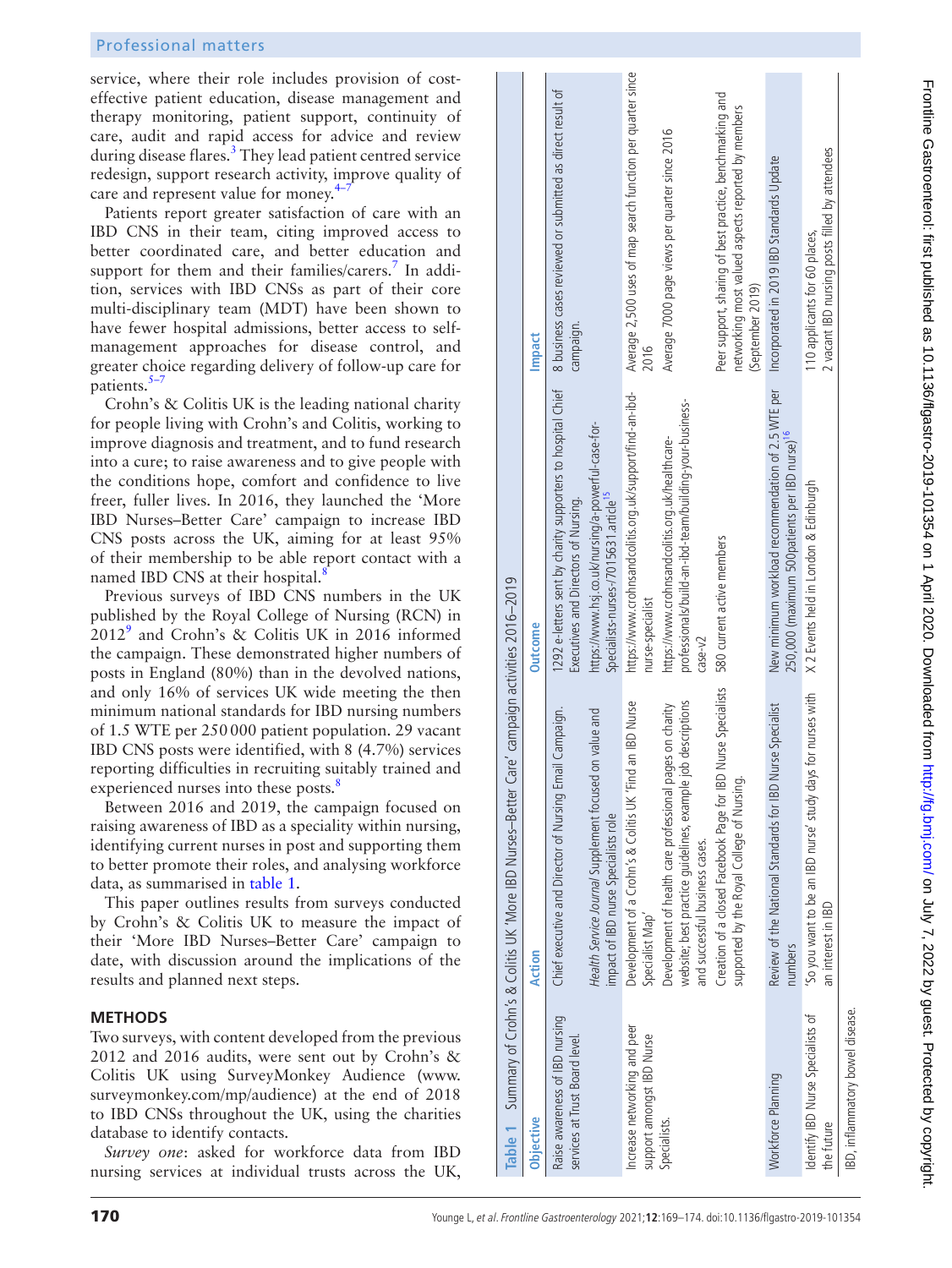focusing on numbers of nurse posts, and whether this establishment has increased or decreased since the start of the 'More IBD Nurses–Better Care' campaign in 2016. One nurse per trust was asked to provide this data. (see [online supplementary data](https://dx.doi.org/10.1136/flgastro-2019-101354) for questions included).

*Survey two*: focused on individual nurses, concerned with pay scales, length of time in post, clinical responsibilities and service provision. (see [online supplemen](https://dx.doi.org/10.1136/flgastro-2019-101354)[tary data](https://dx.doi.org/10.1136/flgastro-2019-101354) for questions included).

All respondents to the 2016 audit of UK IBD nurses were contacted individually and sent links to the surveys, and both surveys were additionally promoted nationally via the RCN IBD Special Interest groups and through the secure IBD Nurses Facebook page to try and capture those nurses new in post since the previous audit.

Between December 2018 and May 2019, targeted reminders were sent, including direct calls and emails where possible, and the survey was publicised and promoted at appropriate meetings and within the nursing press to try and increase return rates.

Where 2019 data regarding workforce was not submitted by a service (survey non-response), the most up to date workforce data available from the 2016 survey results was used to calculate overall numbers of nursing posts.

### **Results**

Two hundred and seventy-four individual responses were received from individual nurses from 149 trusts/ sites across the UK.

## **Service data**

One hundred and forty-nine services submitted workforce data. Three hundred and ninety-four individual whole time equivalent (WTE) IBD CNS posts were identified across the UK in total, representing an increase in overall workforce since 2012 of 98%, with a 32% increase reported between 2016 and 2019.

39.6% (59/149) of services reported an increase in nursing establishment since 2016 ([figure](#page-2-0) 1), of those that reported an increase, 27% felt the 'More IBD Nurses–Better Care' campaign from Crohn's & Colitis UK had been influential in securing their new posts.

59% (88/149) IBD services provide nursing services over more than one site, with 10% (16/149) providing services over more than three sites.

Nursing establishment decreased in 6% (9/149) by at least 0.5 WTE, 14.7% (22/149) of services reported current vacancies with 6% (9/149) reporting problems recruiting to new posts. None of the respondents reported nursing establishments meeting the current minimum standard of 2.5 WTE/250 000 population recommendation from IBDUK.

## **Individual nurses**

Two hundred and seventy-four (69.5%) nurses completed individual data.

Sixty two per cent (170/274) were working at Band 7, making this the most prevalent pay band. Banding ranged from Band 6 (28%) to Band 8c (1.82%).

Fifty six per cent (153/274) of respondents had been in post for less than 5 years.

Seventy per cent work solely within the specialty of IBD, however, 28% describe other clinical responsibilities within their role, including more general gastroenterology, nurse endoscopy, ward working and research.

Forty five per cent (122/274) have a non-medical prescribing qualification, with 13% (35/274) educated to MSc level.

#### Advice line/patient access

Ninety eight per cent (269/274) of IBD CNS deliver or manage advice line access for patients as part of their service. Of these, 10% (28/269) felt they had received formal training in advice line provision. Thirty two per cent (87/274) receive regular supervision or support for this aspect of their role. A simple rating scale was used to self-report levels of stress as perceived by individual respondents. Seventy five per cent rated stress levels associated with advice line provision as >8 (0–10 with 10 most stressful).

Thirty two per cent of advice line services were reduced or suspended entirely in the IBD CNS absence.

#### Managing biologic therapy pathways

The roles of IBD CNSs within the prescribing, delivery and management of biological therapies, including

<span id="page-2-0"></span>

**Figure 1** Increase in establishment by number of whole time equivalent (WTE) posts.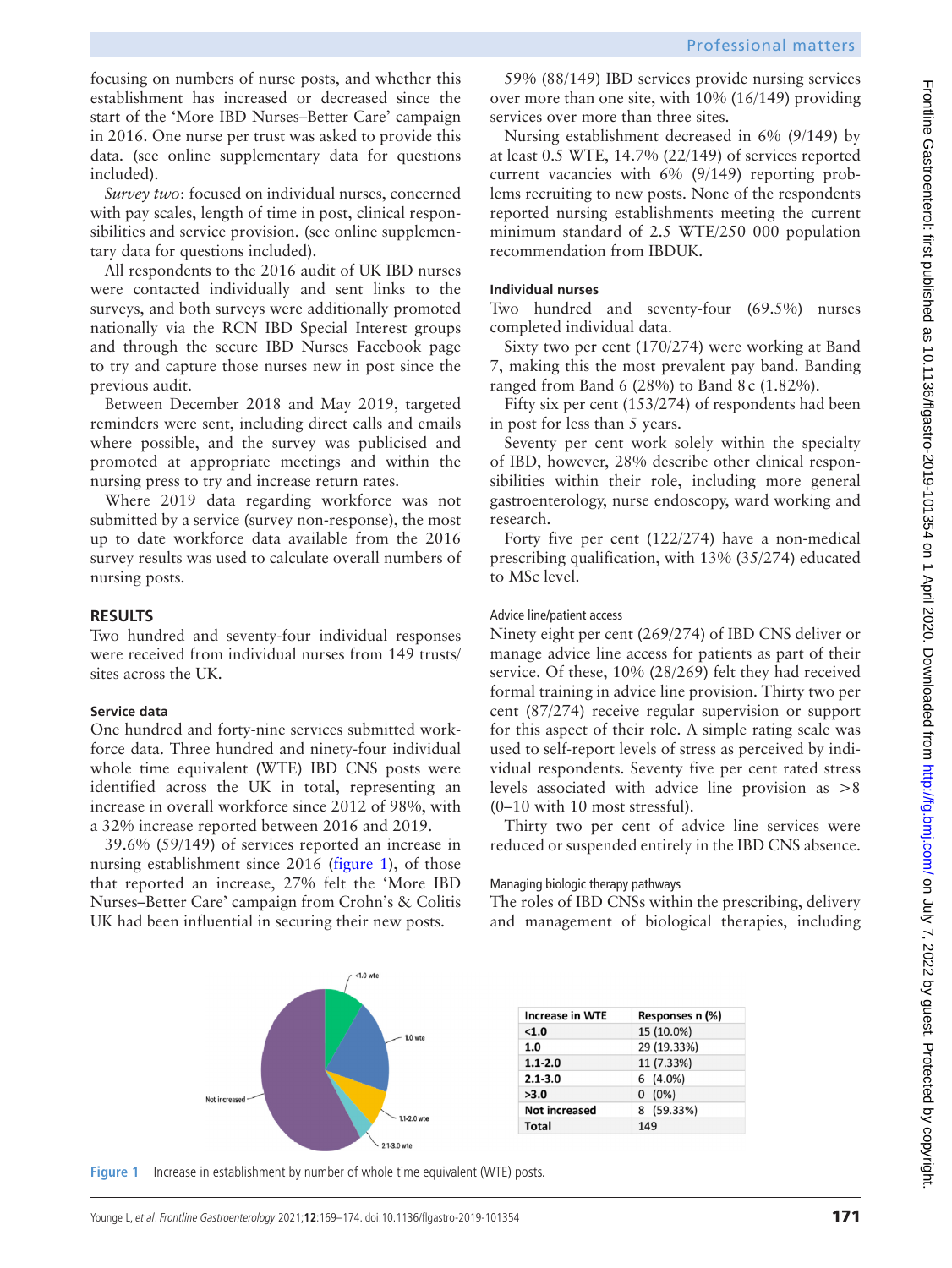



<span id="page-3-0"></span>**Figure 2** Nursing roles in management of biological therapies in inflammatory bowel disease.

anti-tumour necrosis factor alpha(TNFa), vedolizumab and ustekinumab are summarised in [figure](#page-3-0) 2, and include identification, counselling, independent prescribing and monitoring of patients on biological therapies as well as negotiating with funding providers to access treatment.

Sixty eight of 149 (45%) services currently run regular virtual biologic review clinics.

#### **Outpatient work**

Methods of clinical review undertaken by IBD CNSs within the outpatient setting are summarised in [figure](#page-3-1) 3 and include both face to face and telephone review.

Ten per cent (15/274) regularly see people with suspected IBD prior to diagnosis, 8% (13/274) review patients in a community setting.

Thirty five per cent (97/274) of CNS services have access to dedicated administrative support, of those, 36% (35/97) stated their administration establishment had increased in the last 2 years.

#### **Discussion**

Specialist IBD nursing posts continue to increase throughout the UK, with a 32% increase since the start of the Crohn's & Colitis UK 'More IBD Nurses– Better Care' campaign in 2016. There is an increase in nurses working solely within IBD, rather than in more general gastroenterology posts, with roles themselves becoming ever more complex in nature as demonstrated by the numbers of non-medical prescribers increasing, and cross site working. Notably, the IBD



<span id="page-3-1"></span>**Figure 3** Outpatient work undertaken by IBD CNSs.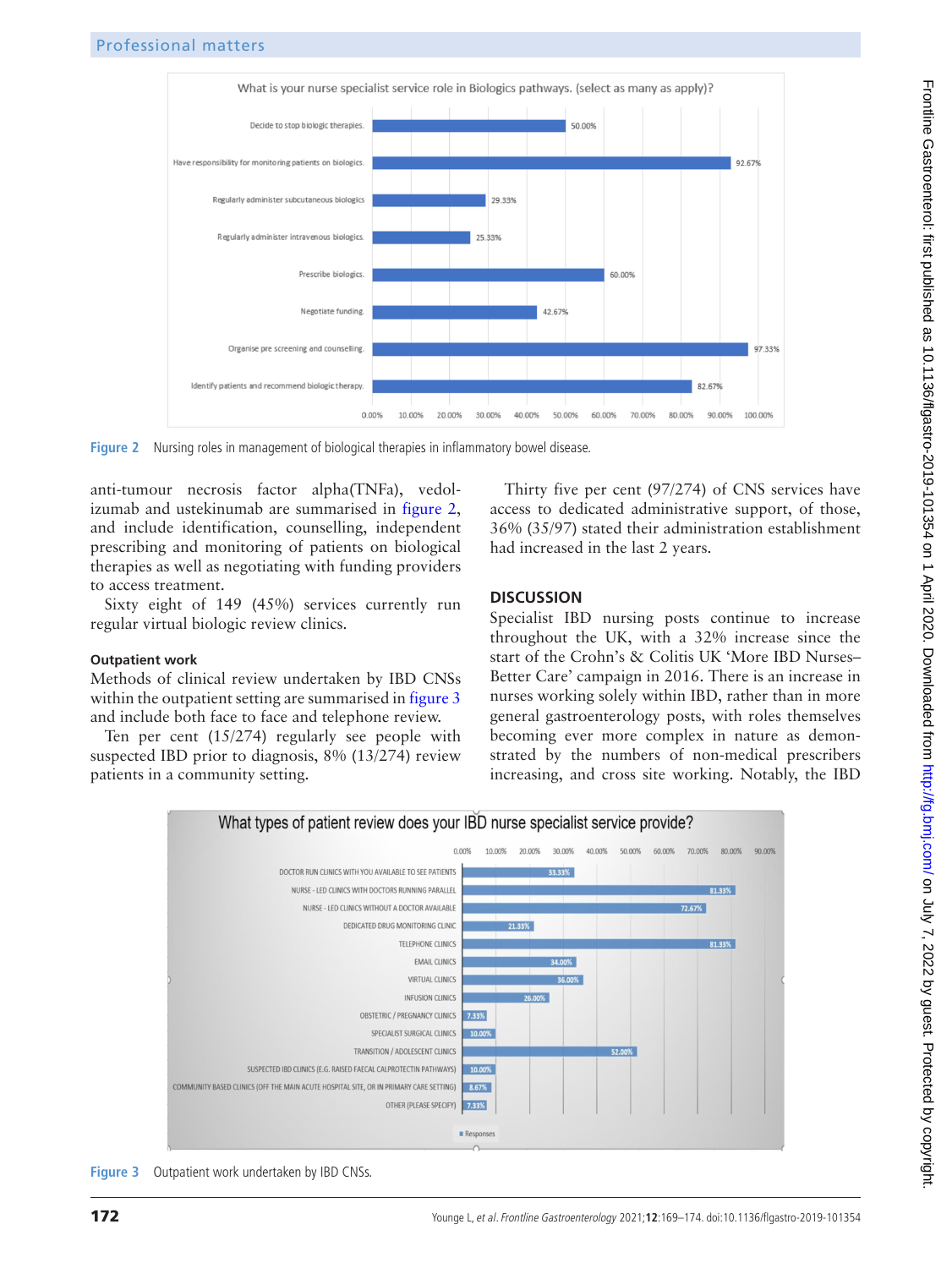CNS workforce itself remains relatively junior, with significant variations in experience and qualifications reported.

The IBD CNS workforce remains significantly under the IBDUK 2019 Standards recommendation. The rate of increase in posts continues to be slower within the devolved nations. Across all four UK countries, and within both adult and paediatric services, there is a need to continue to work towards meeting the recommended minimum number of 2.5 full time IBD CNSs per 250000 population, with a maximum of 500 patients per full time nurse.<sup>[1](#page-5-0)</sup>

Feedback from both our survey and within the IBD community itself has been positive toward the impact of the 'More IBD Nurses, better care' campaign, with use of online resources developed to assist in business case planning and of the Facebook peer support and networking opportunities. The Crohn's & Colitis UK 'Find an IBD Nurse Map' resource demonstrates good coverage nationally, and continues to be accessed regularly, both by patients and IBD services, averaging just over 2500 unique views per quarter.

Nurse Specialist roles in general remain unregulated and somewhat unstructured throughout the NHS. Lack of development and training opportunities have been recently cited in a workforce report by Macmillan Cancer CNSs as a reason for nurses leaving the both the specialty and profession owing to lack of structure and support leading to increased levels of stress and lower job satisfaction.<sup>[10](#page-5-10)</sup> Health Education England recommend that nurses working at an advanced level of practice should hold a minimum of an MSc in advanced practice.<sup>[11](#page-5-11)</sup> The number of nurses currently working within IBD CNS nursing posts that meet this standard remains low. Cost and lack of time are often cited by nurses as barriers to undertaking study and this needs to be addressed if we are to develop a workforce which offers comparable standards of care to patients with IBD wherever they live in the UK, as recommended by the 2019 IBD Standards.<sup>1</sup> A clearly defined career pathway for all grades of nurses working within IBD care, with sufficient resourcing for all IBD CNSs to work towards Masters level nursing qualifications is essential to retain high calibre nurses and encourage more nurses into the specialty.

In 2019, Crohn's & Colitis UK launched their Crohn's & Colitis UK Specialist Nurse Programme to bring together a community of IBD CNSs under a clearly defined pathway. The programme includes funding for completion of an MSc in advanced clinical practice or RCN advanced nursing practice credentialing.

While recognised as of great importance and benefit to both individuals living with Crohn's and Colitis, and IBD services, advice lines have been identified by many IBD CNSs as a source of stress and anxiety due to 'unseen workload' and increasing numbers of contact.[12–14](#page-5-12)

Explanations for the increasing stress levels associated with advice line provision include lack of dedicated time within job plans and clarity as to the purpose of the service, resulting in potentially unrealistic expectations about what the advice line can deliver.

Crohn's & Colitis UK have developed advice line training programmes, free at the point of delivery, for all IBD CNSs, commenced in January 2020. Content includes development of locally agreed protocols and pathways for advice line management in addition to training in call management and self-care which aim to reduce the levels of stress and anxiety around advice line delivery.

There are several limitations to our study. With no formal register of IBD CNSs, we are unable to be completely sure we are accurately reporting numbers of IBD CNS posts. Due to differences in the data collection methods between the 2016 and 2019 surveys, direct comparisons in data was not possible, this has been mitigated for by the authors reviewing the data and seeking confirmation and clarification from centres on WTE numbers wherever possible. Further, there is currently no single incontrovertible figure for numbers of people living with IBD that conflate primary and secondary care datasets. This is compounded by the fact that 'IBD' is not consistently recorded by MDTs on datasets as patients may be categorised under other co-morbidities. Thus, the level of 'need' may be grossly underestimated which may in part explain why when nurses make IBD more accessible by offering advice lines, 'real need' emerges contributing to high levels of stress. This requires further research and investigation to understand how IBD nurses can be better supported by NHS managers.

As IBD treatments and management pathways become increasingly complex and strategic, incorporating management of high cost therapies, cross site working and new ways of working, it is essential that appropriate and comparable training and support is available for IBD nurses practising at a specialist level throughout the UK. There is emerging evidence that innovative ways of working such as the introduction of remote surveillance through IBD advice lines can be cost effective and resource efficient for the NHS as well as improving patient outcomes. However, this needs to run hand in hand with NHS managers improving data collection to record 'need' and supporting IBD nurses with high volumes of workload to ensure levels of stress do not continue to escalate leading to burn out, nurses leaving the profession and deepening the current workforce crisis in the NHS.

# **Conclusion**

Our surveys demonstrate the positive impact of the Crohn's & Colitis UK 'More IBD Nurses–Better Care' campaign to date with an increase in numbers of IBD CNS posts reported over the last 3 years. National initiatives have been implemented to raise the profile